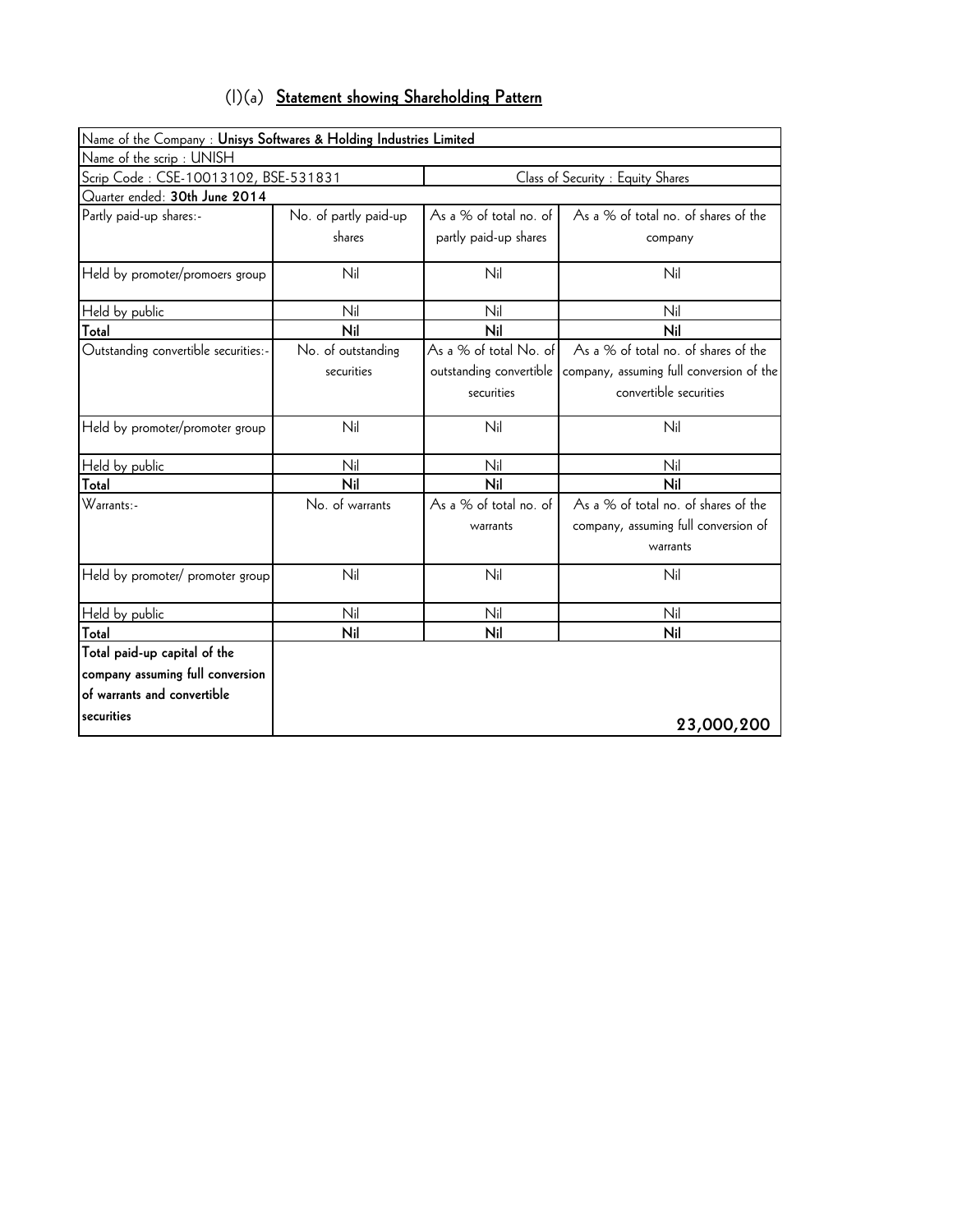## (I)(a) **Statement showing Shareholding Pattern under Clause 35 of the Listing Agreement**

|            | Name of the Company:                                                              | UNISYS SOFTWARES & HOLDING INDUSTRIES LTD. |                             |                                                    |                           |                                               |               |                                           |
|------------|-----------------------------------------------------------------------------------|--------------------------------------------|-----------------------------|----------------------------------------------------|---------------------------|-----------------------------------------------|---------------|-------------------------------------------|
|            | Scrip Code: CSE-10013102, BSE-531831                                              |                                            |                             |                                                    | Quarter ended:            |                                               |               | 30th June 2014                            |
| code       | Cate-gory Category of shareholder                                                 | Number of<br>shareholders                  | Total number of<br>shares   | Number of shares<br>held in<br>dematerialized form | of total number of shares | Total shareholding as a percentage            |               | Shares Pledged or<br>otherwise encumbered |
|            |                                                                                   |                                            |                             |                                                    |                           | As a percentage   As a percentage   Number of |               | As a                                      |
|            |                                                                                   |                                            |                             |                                                    | of $(A+B)$                | of $(A+B+C)$                                  | <b>Shares</b> | Percentage                                |
| (1)        | (II)                                                                              | (III)                                      | (IV)                        | (V)                                                | (VI)                      | (VII)                                         | (VIII)        | $(IX) = (VIII)$<br>)/(VI) * 100           |
| (A)        | Shareholding of Promoter and Promoter Group                                       |                                            |                             |                                                    |                           |                                               |               |                                           |
| $-1$       | Indian                                                                            |                                            |                             |                                                    |                           |                                               |               |                                           |
| (a)        | Individuals/ Hindu Undivided Family                                               | 8                                          | 4,559,400                   | 4,559,400                                          | 19.823%                   | 19.823%                                       | 50,000        | 0.899%                                    |
| (b)        | Central Government/ State Government(s)                                           |                                            |                             |                                                    | 0.000%                    | 0.000%                                        |               |                                           |
| (c)        | <b>Bodies Corporate</b>                                                           | $\overline{2}$                             | 1,000,000                   | ÷.                                                 | 4.348%                    | 4.348%                                        |               |                                           |
| (d)        | Financial Institutions/ Banks                                                     | $\overline{\phantom{a}}$                   |                             | $\overline{\phantom{a}}$                           | 0.000%                    | 0.000%                                        |               |                                           |
| (e)        | Any Other - Specify                                                               | ÷,                                         |                             | ÷.                                                 | 0.000%                    | 0.000%                                        |               |                                           |
|            | Sub-Total $(A)(1)$                                                                | 10                                         | 5,559,400                   | 4,559,400                                          | 24.171%                   | 24.171%                                       | 50,000        | 0.899%                                    |
| $-2$       | Foreign                                                                           |                                            |                             |                                                    | 0.000%                    | 0.000%                                        |               |                                           |
| (a)        | Individuals (Non-Resident Individuals/ Foreign<br>Individuals)                    | ÷,                                         |                             |                                                    | 0.000%                    | 0.000%                                        |               |                                           |
| (b)        | <b>Bodies Corporate</b>                                                           | ÷,                                         |                             |                                                    | 0.000%                    | 0.000%                                        |               |                                           |
| (c)        | Institutions                                                                      | L.                                         | $\omega$                    | ä,                                                 | 0.000%                    | 0.000%                                        |               | $\sim$                                    |
| (d)        | Qualified Foreign Investor                                                        | $\overline{\phantom{a}}$                   | $\overline{\phantom{a}}$    | $\overline{\phantom{a}}$                           | 0.000%                    | 0.000%                                        |               |                                           |
| (e)        | Any Other (specify)                                                               | ÷,                                         |                             |                                                    | 0.000%                    | 0.000%                                        |               |                                           |
|            | Sub-Total $(A)(2)$                                                                | ÷,                                         |                             | ä,                                                 | 0.000%                    | 0.000%                                        |               |                                           |
|            | Total Shareholding of Promoter and Promoter                                       |                                            |                             |                                                    |                           |                                               |               |                                           |
|            | Group $(A) = (A)(1) + (A)(2)$                                                     | 10                                         | 5,559,400                   | 4,559,400                                          | 24.171%                   | 24.171%                                       | 50,000        | 0.899%                                    |
| (B)        | Public shareholding                                                               |                                            |                             |                                                    | 0.000%                    | 0.000%                                        | N.A.          | N.A.                                      |
| $-1$       | Institutions                                                                      |                                            |                             |                                                    | 0.000%                    | 0.000%                                        | N.A.          | N.A.                                      |
| (a)        | Mutual Funds/ UTI                                                                 | ÷,                                         |                             |                                                    | 0.000%                    | 0.000%                                        |               |                                           |
| (b)        | Financial Institutions/ Banks                                                     | 1                                          | 100                         | 100                                                | 0.000%                    | 0.000%                                        |               |                                           |
| (c)        | Central Government/ State Government(s)                                           |                                            | $\mathcal{L}_{\mathcal{A}}$ | ä,                                                 | 0.000%                    | 0.000%                                        |               |                                           |
| (d)        | Venture Capital Funds                                                             | $\overline{\phantom{a}}$                   | $\overline{\phantom{a}}$    | $\blacksquare$                                     | 0.000%                    | 0.000%                                        |               |                                           |
| (e)        | Insurance Companies                                                               |                                            |                             |                                                    | 0.000%                    | 0.000%                                        |               |                                           |
| (f)<br>(g) | Foreign Institutional Investors<br>Foreign Venture Capital Investors              | ÷,<br>$\overline{a}$                       | ÷.<br>÷.                    | ÷.<br>$\omega$                                     | 0.000%<br>0.000%          | 0.000%<br>0.000%                              |               |                                           |
| (h)        | Qualified Foreign Investors                                                       | $\blacksquare$                             | $\blacksquare$              | $\blacksquare$                                     | 0.000%                    | 0.000%                                        |               |                                           |
| (i)        | Any Other (specify)                                                               | ÷,                                         |                             |                                                    | 0.000%                    | 0.000%                                        |               |                                           |
|            | Sub-Total (B)(1)                                                                  | 1                                          | 100                         | 100                                                | 0.000%                    | 0.000%                                        |               |                                           |
| -2         | Non-institutions                                                                  |                                            |                             |                                                    | 0.000%                    | 0.000%                                        | N.A.          | N.A.                                      |
| (a)        | <b>Bodies Corporate</b>                                                           | 139                                        | 13.055.589                  | 11.040.082                                         | 56.763%                   | 56.763%                                       |               |                                           |
| (b)        | Individuals -                                                                     |                                            |                             |                                                    | 0.000%                    | 0.000%                                        |               |                                           |
| i.         | Individual shareholders holding nominal share<br>capital up to Rs. 1 lakh.        | 1,085                                      | 331,439                     | 171,337                                            | 1.441%                    | 1.441%                                        |               |                                           |
| ii.        | Individual shareholders holding nominal share<br>capital in excess of Rs. 1 lakh. | 43                                         | 3,906,491                   | 3,881,491                                          | 16.985%                   | 16.985%                                       |               |                                           |
| (c)        | Qualified Foreign Investors                                                       | ä,                                         | $\sim$                      |                                                    | 0.000%                    | 0.000%                                        |               |                                           |
| (d)        | NRI / OCB<br>Any Other (specify) -                                                | 4                                          | 233                         | 233                                                | 0.001%                    | 0.001%                                        |               |                                           |
|            | Trust                                                                             |                                            | 90                          | 90                                                 | 0.000%                    | 0.000%                                        |               |                                           |
|            | Hindu Undivided Family                                                            | 19                                         | 146,863                     | 146,863                                            | 0.639%                    | 0.639%                                        |               |                                           |
|            | Clearing Member                                                                   | $\mathbf{1}$                               | $\mathbf{2}$                | $\mathbf{Q}$                                       | 0.000%                    | 0.000%                                        |               |                                           |
|            | $Sub-Total (B)(2)$                                                                | 1,292                                      | 17,440,700                  | 15,240,098                                         | 75.828%                   | 75.828%                                       |               |                                           |
|            | Public<br>Shareholding<br>$(B) =$<br>Total<br>$(B)(1)+(B)(2)$                     | 1,293                                      | 17,440,800                  | 15,240,198                                         | 75.829%                   | 75.829%                                       | N.A.          | N.A.                                      |
|            | TOTAL $(A)+(B)$                                                                   | 1,303                                      | 23,000,200                  | 19,799,598                                         | 100.000%                  | 100.000%                                      |               |                                           |
| (C)        | Shares held by Custodians and against which                                       |                                            |                             |                                                    | 0.000%                    | 0.000%                                        |               |                                           |
|            | Depository Receipts have been issued                                              |                                            |                             |                                                    |                           |                                               | N.A.          | N.A.                                      |
| (1)        | Promoter and Promoter Group                                                       | $\mathcal{L}_{\mathcal{A}}$                | $\blacksquare$              |                                                    | 0.000%                    | 24.171%                                       |               |                                           |
| (2)        | Public<br>TOTAL (C)                                                               |                                            |                             |                                                    | 0.000%                    | 75.829%<br>1                                  | N.A.          | N.A.                                      |
|            |                                                                                   |                                            |                             |                                                    |                           |                                               |               |                                           |
|            | GRAND TOTAL $(A)+(B)+(C)$                                                         | 1,303                                      | 23,000,200                  | 19,799,598                                         | 100.000%                  | 100.000%                                      |               |                                           |

.

Notes : Not Any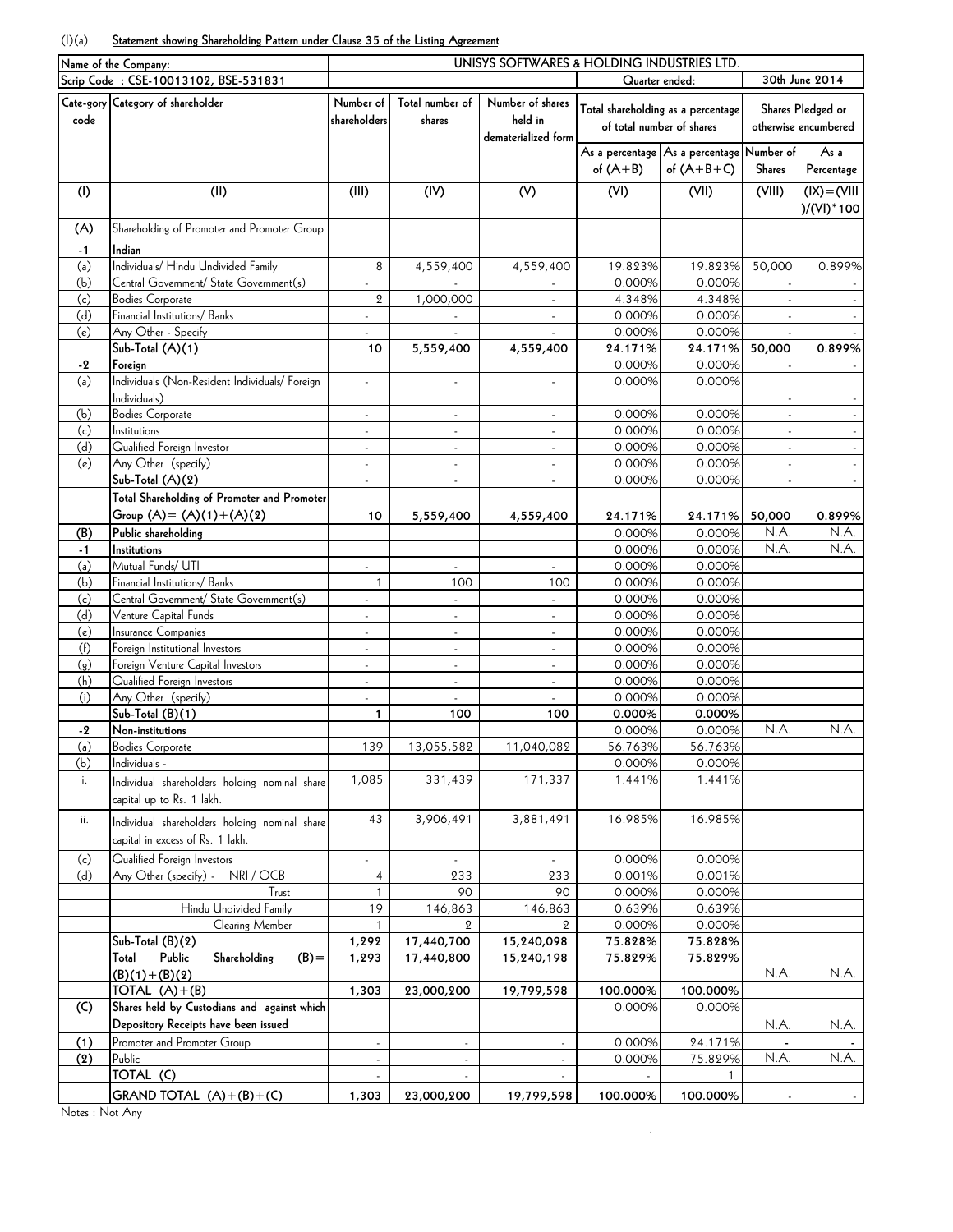|                | Name of the Company:                                                                              | UNISYS SOFTWARES & HOLDING INDUSTRIES LTD. |                    |                          |                                |                          |                          |                            |                          |                               |                         |
|----------------|---------------------------------------------------------------------------------------------------|--------------------------------------------|--------------------|--------------------------|--------------------------------|--------------------------|--------------------------|----------------------------|--------------------------|-------------------------------|-------------------------|
|                | Scrip Code: CSE-10013102, BSE-531831                                                              |                                            | Quarter ended:     |                          |                                |                          |                          |                            | 30th June 2014           |                               |                         |
| (l)(b)         | Statement showing Shareholding of persons belonging to the category "Promoter and Promoter Group" |                                            |                    |                          |                                |                          |                          |                            |                          |                               |                         |
| Sr. No.        | Name of the shareholder                                                                           |                                            |                    |                          |                                |                          |                          |                            |                          | <b>Details of Convertible</b> | Total shares (including |
|                |                                                                                                   | Details of Shares held                     |                    |                          | <b>Encumbered Shares</b>       |                          |                          | <b>Details of Warrants</b> |                          | <b>Securities</b>             | underlying shares       |
|                |                                                                                                   | Number of shares                           | As a % of          | Number                   | As a                           | As a % of                | Number of                | As a $%$ of                | Number of                | As a % of                     | assuming full           |
|                |                                                                                                   |                                            | <b>Grand Total</b> |                          | Percentage                     | <b>Grand Total</b>       | Warrants                 | Total No. of               | Convertible              | Total No. of                  | conversion of warrants  |
|                |                                                                                                   |                                            | $(A)+(B)+(A)$      |                          |                                | $(A)+(B)$                | held                     | Warrants of                | Securities held          | Convertible                   | and convertible         |
|                |                                                                                                   |                                            | C)                 |                          |                                | $+(C)$ of Sub-           |                          | the same Class             |                          | Securities of                 | securities) as a % of   |
|                |                                                                                                   |                                            |                    |                          |                                | Clause (I)(a)            |                          |                            |                          | the same Class                | diluted share capital   |
| (1)            | (II)                                                                                              | (III)                                      | (IV)               | (V)                      | $(VI) = (V)/$<br>$(III)^*$ 100 | (VII)                    | (VIII)                   | (XI)                       | (X)                      | (XI)                          | (X  )                   |
|                | Sushil Kr. Purohit                                                                                | 1,072,900                                  | 4.665%             | $\sim$                   |                                | $\overline{\phantom{a}}$ | $\overline{\phantom{a}}$ | $\overline{\phantom{a}}$   | $\overline{\phantom{a}}$ | $\overline{\phantom{a}}$      | 4.665%                  |
| $\overline{2}$ | Jagdish Prasad Purohit                                                                            | 1,298,100                                  | 5.644%             | $\overline{\phantom{a}}$ | $\overline{\phantom{0}}$       | $\overline{\phantom{a}}$ |                          |                            | $\overline{\phantom{a}}$ |                               | 5.644%                  |
| 3              | Pawan Kr. Purohit                                                                                 | 1,044,300                                  | 4.540%             |                          |                                | $\overline{\phantom{a}}$ |                          |                            | $\overline{\phantom{a}}$ | $\overline{\phantom{a}}$      | 4.540%                  |
| 4              | Kailash Prasad Purohit                                                                            | 1,031,000                                  | 4.483%             | 50,000                   | 4.850%                         | 0.217%                   | $\overline{\phantom{a}}$ |                            | $\sim$                   | $\overline{\phantom{a}}$      | 4.483%                  |
| 5              | Neha Cassettes Pvt. Ltd.                                                                          | 500,000                                    | 2.174%             | $\sim$                   | $\overline{\phantom{0}}$       | $\overline{\phantom{a}}$ | $\overline{\phantom{a}}$ | $\overline{\phantom{a}}$   | $\overline{\phantom{a}}$ | $\overline{\phantom{a}}$      | 2.174%                  |
| 6              | Jai Ambe Cassettes Pvt. Ltd.                                                                      | 500,000                                    | 2.174%             | $\overline{\phantom{0}}$ |                                | $\overline{\phantom{a}}$ |                          |                            |                          |                               | 2.174%                  |
|                | <b>Bimal Joshi</b>                                                                                | 53,000                                     | 0.230%             | $\overline{\phantom{a}}$ |                                | $\overline{\phantom{a}}$ |                          |                            |                          |                               | 0.230%                  |
| 8              | Dolly Purohit                                                                                     | 30,000                                     | 0.130%             | $\overline{\phantom{a}}$ |                                | $\overline{\phantom{a}}$ | $\overline{\phantom{a}}$ |                            | $\overline{\phantom{0}}$ |                               | 0.130%                  |
| 9              | Priyanka Purohit                                                                                  | 30,000                                     | 0.130%             | $\overline{\phantom{a}}$ | $\overline{\phantom{a}}$       | $\overline{\phantom{a}}$ | $\overline{\phantom{a}}$ |                            | $\overline{\phantom{a}}$ | $\overline{\phantom{a}}$      | 0.130%                  |
| 10             | <b>Balchand Purohit</b>                                                                           | 100                                        | 0.000%             | $\overline{\phantom{a}}$ | $\overline{\phantom{a}}$       | $\overline{\phantom{a}}$ | $\overline{\phantom{a}}$ |                            | $\overline{\phantom{a}}$ | $\overline{\phantom{a}}$      | 0.000%                  |
|                | <b>TOTAL</b>                                                                                      | 5,559,400                                  | 24.171%            |                          |                                |                          |                          |                            |                          |                               | 24.171%                 |

| (l)(c)(i) | Statement showing holding of securities (including shares, warrants, convertible securities) of persons belonging to the category "Public" and holding more than 1% of the total number of shares |           |                          |                          |                            |                          |                                          |                                         |
|-----------|---------------------------------------------------------------------------------------------------------------------------------------------------------------------------------------------------|-----------|--------------------------|--------------------------|----------------------------|--------------------------|------------------------------------------|-----------------------------------------|
| Sr. No.   | Name of the shareholder                                                                                                                                                                           |           | <b>Total Shares Held</b> |                          | <b>Details of Warrants</b> |                          | <b>Details of Convertible Securities</b> | Total shares (including underlying      |
|           |                                                                                                                                                                                                   | Number of | As a % of Grand Total    | Number of                | As a % of Total            | Number of                | As a % of Total No. of                   | shares assuming full conversion of      |
|           |                                                                                                                                                                                                   | shares    | $(A)+(B)+(C)$            | Warrants                 | No. of Warrants            | Convertible              | Warrants of the same Class               | warrants and convertible securities) as |
|           |                                                                                                                                                                                                   |           |                          | held                     | of the same                | <b>Securities</b>        |                                          | a % of diluted share capital            |
|           |                                                                                                                                                                                                   |           |                          |                          | Class                      | held                     |                                          |                                         |
| (I)       | (II)                                                                                                                                                                                              | (III)     | (IV)                     | (V)                      | (VI)                       | (VII)                    | (VIII)                                   | (IX)                                    |
|           | Sahayta Financial Consultancy Services India                                                                                                                                                      |           |                          |                          |                            |                          |                                          |                                         |
|           | Pvt. Limited                                                                                                                                                                                      | 1,000,000 | 4.35%                    | $\overline{\phantom{a}}$ | $\overline{\phantom{a}}$   | $\overline{\phantom{a}}$ |                                          | 4.35%                                   |
| 9         | Archana Mittal                                                                                                                                                                                    | 612,502   | 2.66%                    | $\overline{\phantom{a}}$ |                            | $\overline{\phantom{a}}$ |                                          | 2.66%                                   |
|           | <b>SKM Travels Private Limited</b>                                                                                                                                                                | 539,031   | 2.34%                    | $\overline{\phantom{a}}$ |                            | $\overline{\phantom{0}}$ |                                          | 2.34%                                   |
|           | Decent Vincom Private Limited                                                                                                                                                                     | 640,656   | 2.79%                    | $\overline{\phantom{a}}$ |                            | $\overline{\phantom{a}}$ |                                          | 2.79%                                   |
|           | Religare Finvest Limited                                                                                                                                                                          | 468,000   | 2.03%                    | $\overline{\phantom{a}}$ | $\overline{\phantom{a}}$   | $\overline{\phantom{a}}$ | $\overline{\phantom{0}}$                 | 2.03%                                   |
| 6         | Vaishali Infosystem India Pvt. Ltd.                                                                                                                                                               | 393,421   | 1.71%                    | $\overline{\phantom{a}}$ | $\overline{\phantom{a}}$   | $\overline{\phantom{a}}$ | $\overline{\phantom{0}}$                 | 1.71%                                   |
|           |                                                                                                                                                                                                   |           |                          |                          |                            |                          | <b>Continued on Next Page</b>            |                                         |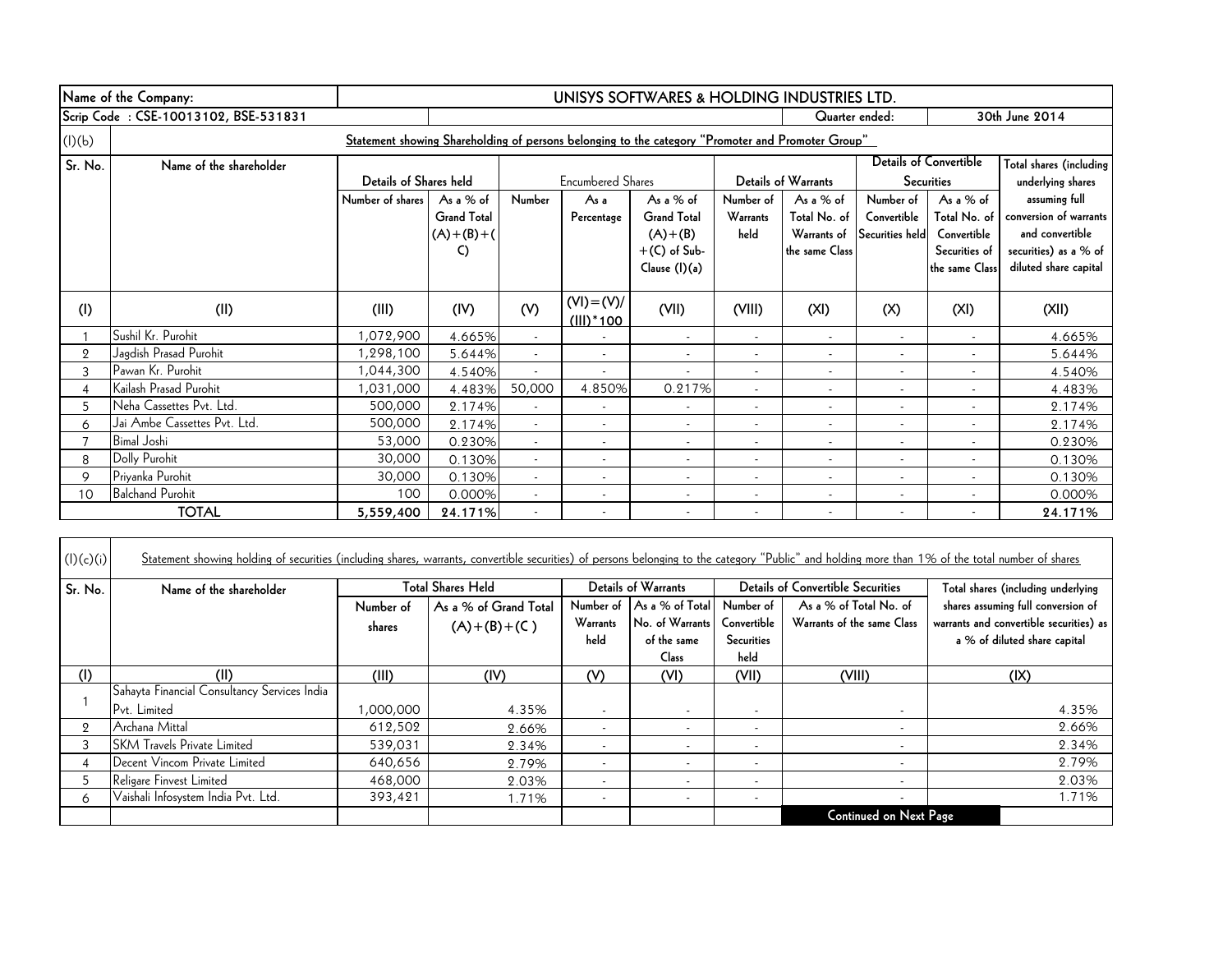| Sr. No. | Name of the shareholder               | <b>Total Shares Held</b> |                       | <b>Details of Warrants</b> |                          |                          | <b>Details of Convertible Securities</b> | Total shares (including underlying      |
|---------|---------------------------------------|--------------------------|-----------------------|----------------------------|--------------------------|--------------------------|------------------------------------------|-----------------------------------------|
|         |                                       | Number of                | As a % of Grand Total | Number of                  | As a % of Total          | Number of                | As a % of Total No. of                   | shares assuming full conversion of      |
|         |                                       | shares                   | $(A)+(B)+(C)$         | Warrants                   | No. of Warrants          | Convertible              | Warrants of the same Class               | warrants and convertible securities) as |
|         |                                       |                          |                       | held                       | of the same              | <b>Securities</b>        |                                          | a % of diluted share capital            |
|         |                                       |                          |                       |                            | Class                    | held                     |                                          |                                         |
|         | Sankalp Vincom Private Limited        | 547,304                  | 2.38%                 | $\overline{\phantom{a}}$   |                          | $\overline{\phantom{a}}$ |                                          | 2.38%                                   |
| 8       | Mahesh Kr. Agarwal                    | 366,992                  | .60%                  | $\overline{\phantom{a}}$   | $\overline{\phantom{a}}$ | $\overline{\phantom{a}}$ | $\overline{\phantom{a}}$                 | 1.60%                                   |
| 9       | Scope Vyapar Private Limited          | 399,101                  | 1.74%                 | $\overline{\phantom{a}}$   |                          | $\overline{\phantom{a}}$ |                                          | 1.74%                                   |
| 10      | Hamsafar Marketings Private Limited   | 746,200                  | 3.24%                 | $\overline{\phantom{a}}$   |                          | $\overline{\phantom{a}}$ | $\overline{\phantom{a}}$                 | 3.24%                                   |
| 11      | Brijdham Dealcom Private Limited      | 350,000                  | .52%                  | $\overline{\phantom{a}}$   |                          | $\overline{\phantom{a}}$ | $\overline{\phantom{a}}$                 | 1.52%                                   |
| 12      | Ananya A. Mittal                      | 344,800                  | .50%                  |                            |                          | $\overline{\phantom{a}}$ |                                          | 1.50%                                   |
| 13      | Forum Suppliers Private Limited       | 562,838                  | 2.45%                 | $\overline{\phantom{a}}$   | $\overline{\phantom{a}}$ | $\overline{\phantom{a}}$ | $\overline{\phantom{a}}$                 | 2.45%                                   |
| 14      | D K S Enterprises Private Limited     | 281,812                  | .23%                  | $\overline{\phantom{a}}$   | $\overline{\phantom{a}}$ | $\overline{\phantom{a}}$ | $\overline{\phantom{a}}$                 | 1.23%                                   |
| 15      | Everlink Distributors Private Limited | 250,000                  | 1.09%                 | $\overline{\phantom{a}}$   |                          | $\overline{\phantom{a}}$ | $\overline{\phantom{a}}$                 | 1.09%                                   |
| 16      | Compass Distributors Private Limited  | 247,171                  | 1.07%                 |                            |                          | $\overline{\phantom{a}}$ | $\overline{\phantom{a}}$                 | 1.07%                                   |
| 17      | Saifee Saleh Mithiborwala             | 232,000                  | 1.01%                 | $\overline{\phantom{a}}$   |                          | $\overline{\phantom{a}}$ | $\overline{\phantom{a}}$                 | 1.01%                                   |
| 18      | Saleh N. Mithiborwala                 | 300,093                  | .30%                  | $\overline{\phantom{a}}$   |                          | $\overline{\phantom{a}}$ |                                          | 1.30%                                   |
| 19      | Flame Dealers Private Limited         | 360,178                  | .57%                  | $\overline{\phantom{a}}$   | $\overline{\phantom{a}}$ | $\overline{\phantom{a}}$ | $\overline{\phantom{a}}$                 | 1.57%                                   |
| 20      | Ajay S. Mittal                        | 240,000                  | 1.04%                 | $\overline{\phantom{a}}$   | $\overline{\phantom{a}}$ | $\overline{\phantom{a}}$ | $\overline{\phantom{a}}$                 | 1.04%                                   |
|         | <b>TOTAL</b>                          | 8,882,099                | 38.62%                | $\overline{\phantom{a}}$   |                          | $\overline{\phantom{a}}$ | $\overline{\phantom{a}}$                 | 38.62%                                  |

| <b>TOTAL</b><br>8,882,099<br>38.62%<br>Statement showing holding of securities (including shares, warrants, convertible securities) of persons (together with PAC) belonging to the category "Public" and holding more than 5% of the total<br>number of shares of the company<br><b>Total Shares Held</b><br><b>Details of Convertible Securities</b><br>Details of Warrants<br>Sr. No.<br>Total shares (including underlying<br>Name(s) of the shareholder(s) and the<br>Number of As a % of Total<br>As a % of Total No. of<br>shares assuming full conversion of<br>Number of<br>As a % of Grand Total<br>Number of | 38.62% |
|-------------------------------------------------------------------------------------------------------------------------------------------------------------------------------------------------------------------------------------------------------------------------------------------------------------------------------------------------------------------------------------------------------------------------------------------------------------------------------------------------------------------------------------------------------------------------------------------------------------------------|--------|
|                                                                                                                                                                                                                                                                                                                                                                                                                                                                                                                                                                                                                         |        |
| (l)(c)(ii)                                                                                                                                                                                                                                                                                                                                                                                                                                                                                                                                                                                                              |        |
|                                                                                                                                                                                                                                                                                                                                                                                                                                                                                                                                                                                                                         |        |
|                                                                                                                                                                                                                                                                                                                                                                                                                                                                                                                                                                                                                         |        |
|                                                                                                                                                                                                                                                                                                                                                                                                                                                                                                                                                                                                                         |        |
| Persons Acting in Concert (PAC) with                                                                                                                                                                                                                                                                                                                                                                                                                                                                                                                                                                                    |        |
| warrants and convertible securities) as<br>Warrants of the same Class<br>No. of Warrants<br>Convertible<br>Warrants<br>$(A)+(B)+(C)$<br>shares<br>them                                                                                                                                                                                                                                                                                                                                                                                                                                                                  |        |
| a % of diluted share capital<br>held<br>of the same<br><b>Securities</b>                                                                                                                                                                                                                                                                                                                                                                                                                                                                                                                                                |        |
| held<br><b>Class</b>                                                                                                                                                                                                                                                                                                                                                                                                                                                                                                                                                                                                    |        |
| N.A.<br>0.00%<br>$\overline{\phantom{a}}$<br>$\overline{\phantom{a}}$                                                                                                                                                                                                                                                                                                                                                                                                                                                                                                                                                   |        |
| Total<br>0.00%<br>$\overline{\phantom{a}}$<br>$\overline{\phantom{a}}$<br>$\overline{\phantom{0}}$<br>$\blacksquare$                                                                                                                                                                                                                                                                                                                                                                                                                                                                                                    |        |